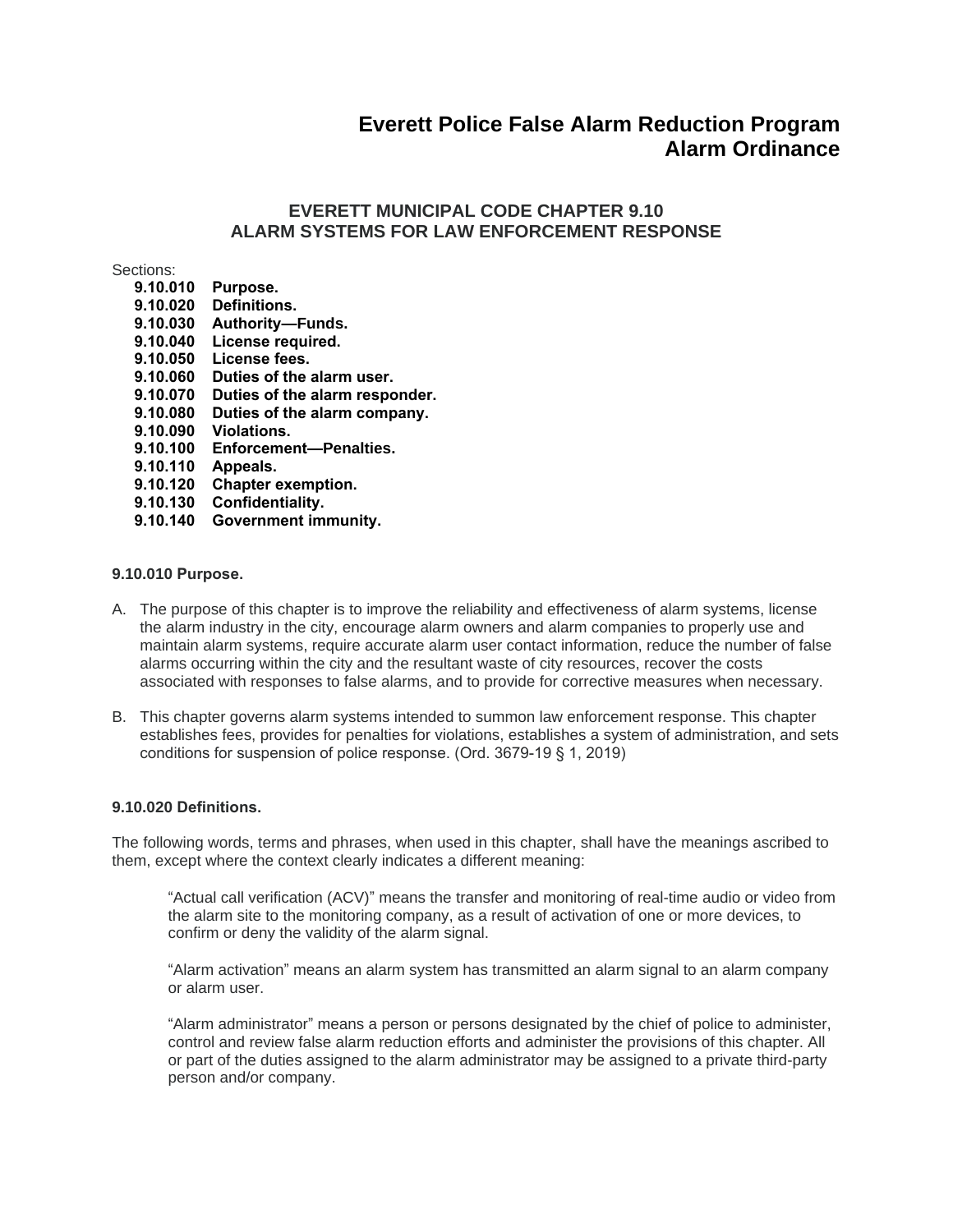"Alarm company" means a person and/or company in the business of selling, leasing, installing, maintaining, servicing, or monitoring an alarm system at an alarm site within the city.

"Alarm dispatch request" means a notification to a 911 emergency call center that an alarm, either manual or automatic, has been activated at a particular alarm site.

"Alarm manager" means either the alarm user in the case of a local alarm system, or the alarm company in the case of an alarm site that is monitored by an alarm company and the alarm company is acting on behalf of the alarm user to make an alarm dispatch request.

"Alarm officer" means a person or persons designated by the chief of police to hear and decide internal reviews related to alarm violations and discontinuance of law enforcement response to alarm sites pursuant to this chapter.

"Alarm responder" means those persons capable of reaching and having access to the alarm site, that know the code for arming and disarming the alarm system, and that the monitoring company maintains contact information for to verify an alarm activation and/or to request a response to the alarm site when requested by law enforcement officers.

"Alarm site" means a single fixed premises or location served by an alarm system or systems. Each unit, if served by a separate alarm system in a multi-unit building or complex, shall be considered a separate alarm site.

"Alarm system" means any device(s) designed to detect and/or alert: unauthorized and/or illegal entry to an alarm site, other illegal activity, or an emergency requiring a law enforcement response; that upon such detection emits or transmits an alarm signal which is intended to summon a law enforcement response. "Alarm system" includes any systems monitored by an alarm company and/or alarm user, and local alarm systems that transmit an alarm signal at the alarm site either audibly or visually. The term does not include vehicle or vessel alarms, fire alarms, alarms for medical responses, flooding alarms, gas detection alarms, personal alarms, doorbell alerting camera devices not used to detect and alert illegal intrusions, or those local alarm systems that are intended to solely alert the occupants of an alarm site and/or the alarm user and which will not emit an alarm signal that can be received, heard, or seen outside of the alarm site premise(s).

"Alarm user" means any person, corporation, partnership, proprietorship, governmental or educational entity owning, leasing, contracting, responsible for, or operating an alarm system, or on whose premises an alarm system is maintained.

"Building," in addition to its ordinary meaning, includes any dwelling, fenced area, cargo container, or any other structure used for lodging of persons or for carrying on business therein, or for the use, sale, or deposit of goods.

"Cancellation" means an alarm company makes an alarm dispatch request and then later terminates the police response to the alarm site by completing a notification to the police 911 emergency call center that there is not a situation at the alarm site that requires a response by the Everett police department. An alarm dispatch request cannot be cancelled once law enforcement personnel have been dispatched to the alarm site.

"City" means the city of Everett, Washington, or its agent.

"Doorbell alerting camera device" means a device that detects activity at an entry door or porch area, typically residential, and notifies the resident by an alert and video transmission of such activity at the entry door. Doorbell alerting camera devices are not considered alarm systems if they are not used to detect and alert illegal intrusions to an alarm site.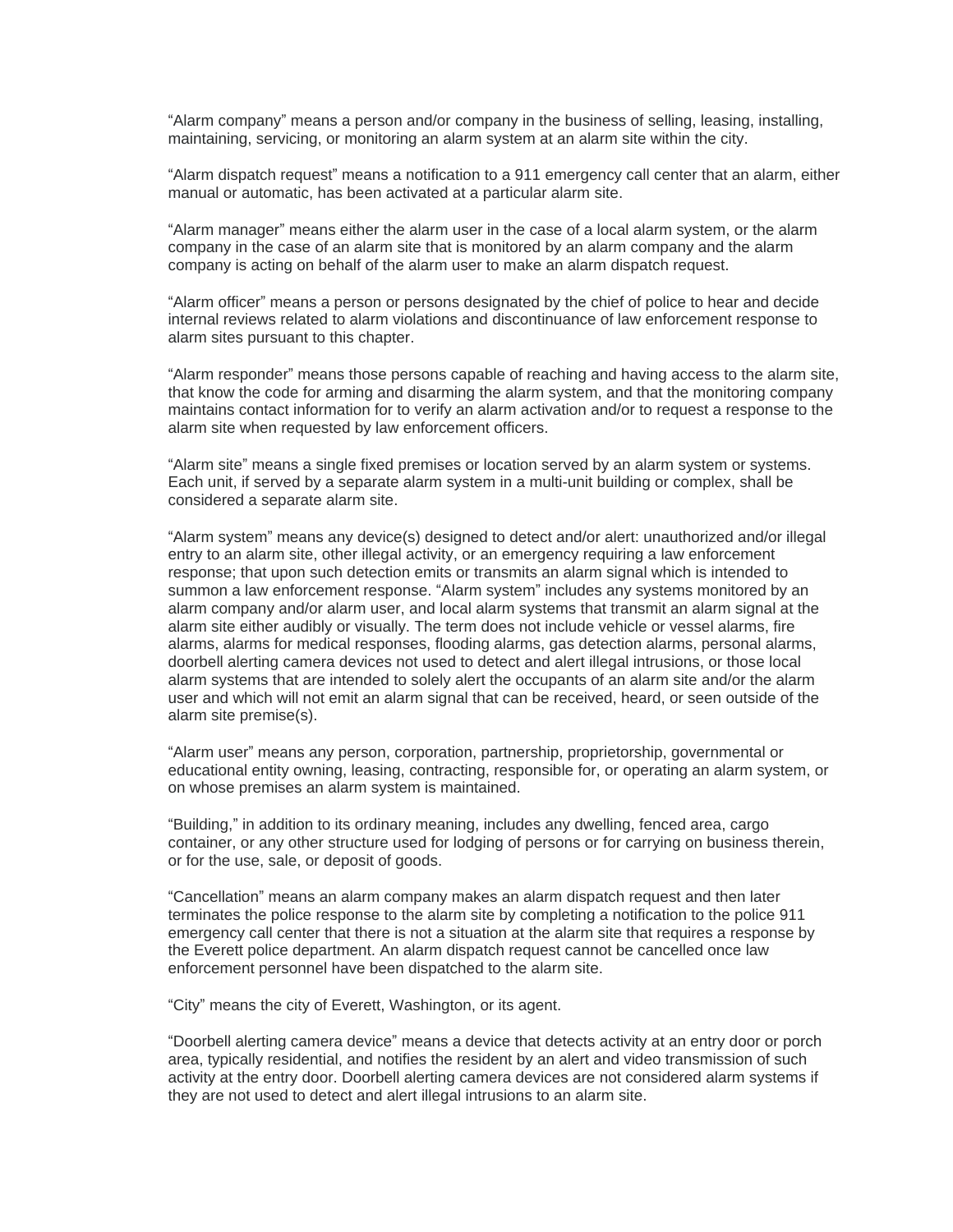"Duress alarm" means a silent alarm system signal generated by the entry of a designated code into an alarm system in order to signal that the individual entering the code is being forced to turn off the system and requires law enforcement response.

"Enhanced call verification (ECV)" or "enhanced call confirmation (ECC)" means an attempt by telephone made by the monitoring company to contact an alarm responder following an alarm activation to determine if the alarm activation is valid before making an alarm dispatch request. The alarm company, at a minimum, will make a second call to a different number if the first attempted call fails to reach an alarm responder who can properly identify themselves and determine whether the alarm signal requires an alarm dispatch request.

# False Alarm.

- 1. A "false alarm" means and requires the following:
	- a. Everett police officers were dispatched to the alarm site in response to an alarm dispatch request; and
	- b. The investigation of the alarm site by Everett police officers found no evidence that the alarm activation was the result of the commission of or attempted commission of a criminal offense, or that a law enforcement related emergency occurred or was occurring at the alarm site, in which case the alarm will be presumed to be false.
- 2. A "false alarm" specifically does not include:
	- a. An alarm activation which can reasonably be determined to have been caused by abnormal conditions of nature or circumstance and that sets off a large number of alarms, such as earthquakes, tornados, derechos or damaging winds exceeding fifty-eight miles per hour, widespread electrical surges, or widespread power outages lasting longer than four hours; or
	- b. Intentional activation of an alarm system because of the reasonable, but mistaken, belief that a crime was being or about to be committed, or that a law enforcement emergency was occurring or about to occur; or
	- c. The alarm company or alarm user completed a cancellation of the alarm dispatch request with the police 911 emergency call center before law enforcement officers were dispatched to the alarm site; or
	- d. Law enforcement officers responding to the alarm cancel the response to the alarm site at their discretion.

"Hearing examiner" means the Everett hearing examiner and the office thereof.

"Holdup alarm" or "robbery alarm" means an alarm, typically silent, generated by the manual activation of a device intended to signal a robbery in progress or immediately after it has occurred.

"Local alarm system" means any alarm system, which is not monitored, that annunciates an alarm only at the alarm site.

"Monitoring" means the process by which an alarm company and/or alarm user receives signals from an alarm system and relays an alarm dispatch request to the police 911 emergency call center for the purpose of summoning law enforcement to the alarm site.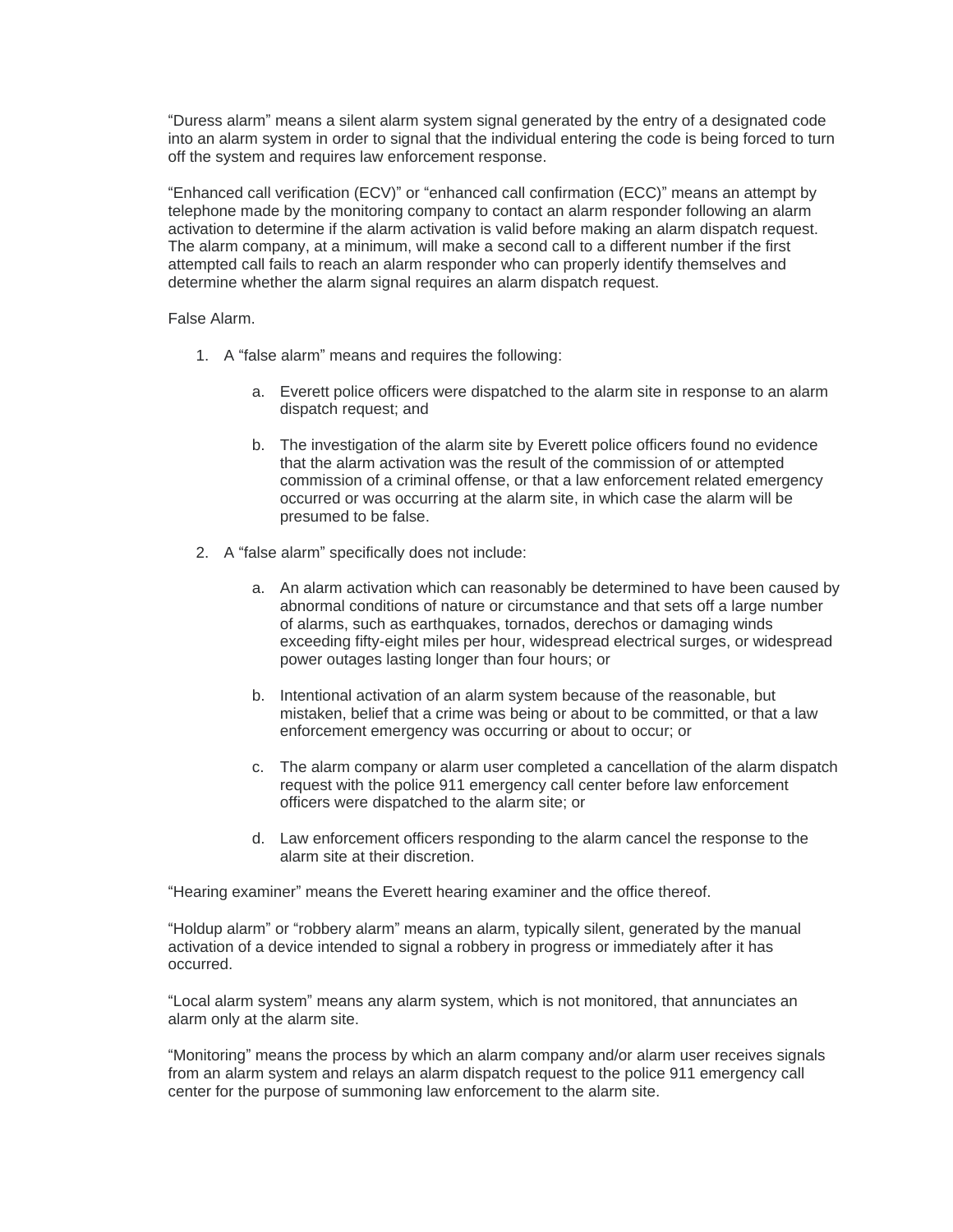"Panic alarm" means an alarm system signal generated by the manual activation of a device intended to signal a life threatening or emergency situation requiring law enforcement response.

"Personal alarm" means an alarm system that is intended for personal wear on the body, that is typically a panic alarm, and that is not fixed at an alarm site or associated to a specific alarm site.

"Police 911 emergency call center" means the public safety answering point or call center responsible for answering calls to an emergency telephone number and dispatching law enforcement officers from the Everett police department.

"Runaway alarm" means an alarm system that produces repeated alarm signals that do not appear to be caused by separate human action or that produces three separate false alarm signals within a twenty-four-hour period.

"Trespass alarm" means an alarm that detects and alerts when a person or persons enters or remains unlawfully in or upon the premises of another other than a building.

"Violator" means any alarm user, alarm manager, or alarm company that violates any provisions under this chapter including but not limited to any alarm user on whose property a false alarm occurs. (Ord. 3679-19 § 2, 2019)

### **9.10.030 Authority—Funds.**

- A. The chief of police is responsible for administration of this chapter. The chief of police is authorized to promulgate policies, procedures and interpretations in his/her administration of this chapter.
- B. The chief of police shall designate an alarm administrator and an alarm officer to carry out the administrative duties and functions described in this chapter.
- C. Monies generated by this chapter shall be deposited into the appropriate city fund account.
- D. The chief is to review and recommend to the city council any modification to the fees in this chapter. (Ord. 3679-19 § 3, 2019)

#### **9.10.040 License required.**

Alarm Company Operator. In addition to any other required city license, an alarm company operator license shall be required for any alarm company to be or become or operate or provide an alarm monitoring service within the jurisdictional limits of the city. This includes any alarm company that monitors alarm systems installed at alarm sites in the jurisdictional limits of the city even if such monitoring is conducted from a location outside the city limits. Such license shall be valid for the calendar year in which it is issued and is not transferrable. (Ord. 3679-19 § 4, 2019)

#### **9.10.050 License fees.**

The license fees for alarm company operator are based upon the number of alarm sites monitored by the alarm company at the time the license is applied for, and are hereby fixed as follows:

| For 1 to 100 alarm sites:    | \$100 per annum |
|------------------------------|-----------------|
| For 101 to 200 alarm sites:  | \$200 per annum |
| For 201 to 500 alarm sites:  | \$400 per annum |
| For 501 or more alarm sites: | \$500 per annum |
| (Ord. 3679-19 § 5, 2019)     |                 |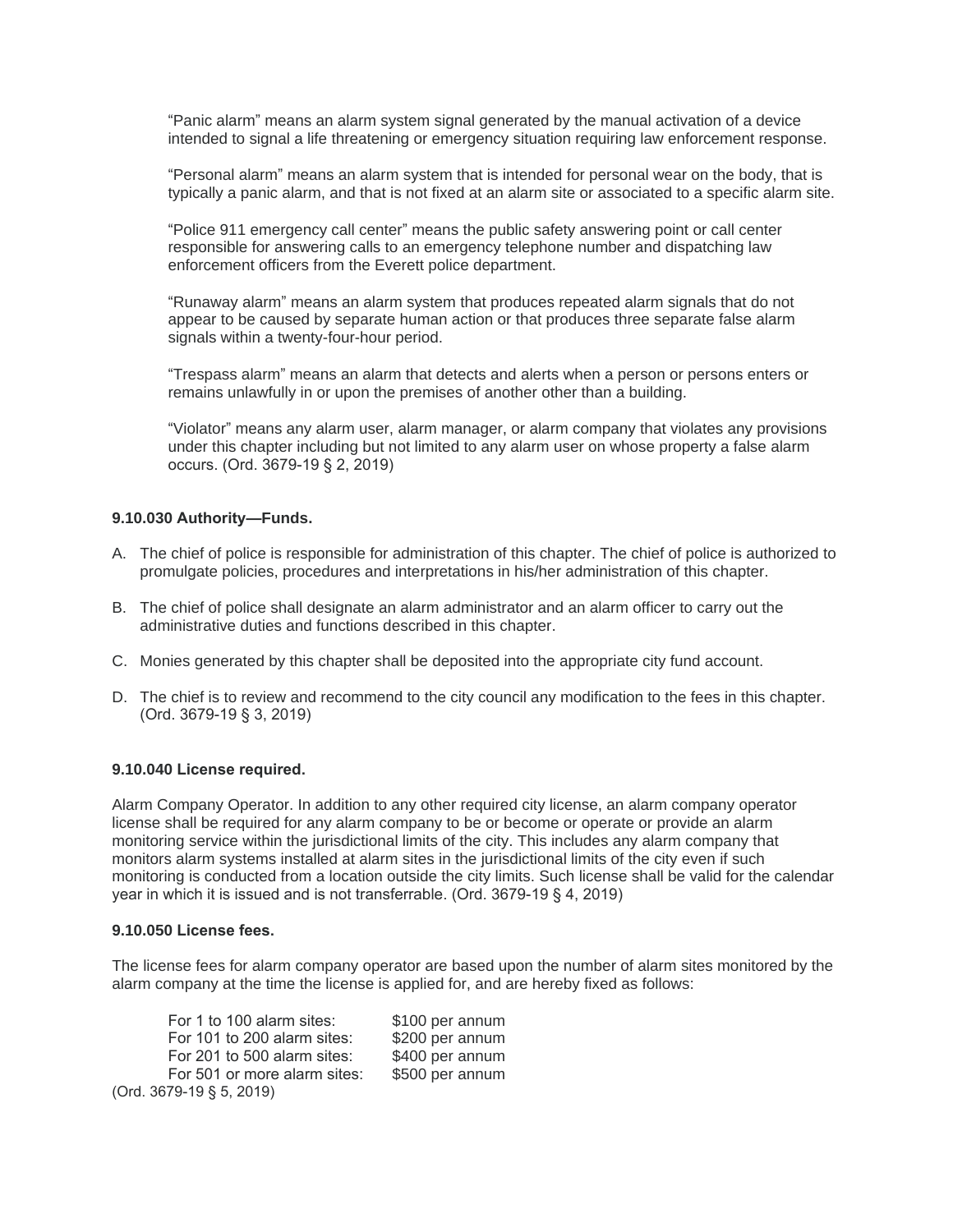## **9.10.060 Duties of the alarm user.**

An alarm user shall:

- A. Comply with all sections of this chapter;
- B. Maintain the premises and the alarm system in a manner that will reduce or eliminate false alarms, and set any exterior audible alarm so that it will activate for no more than fifteen minutes in case of an alarm activation;
- C. Provide the alarm company, if used for monitoring, with current contact information and update that information as it changes for a minimum of two individuals, including the alarm user, to act as alarm responders with access to the alarm site, that know the code for arming and disarming the alarm system, that can be contacted for verification of an alarm activation, and that can routinely be available to respond to the alarm site if requested by law enforcement. The contact list should be updated when alarm responders will not be available for extended periods of time such as vacation;
- D. Only activate the alarm for the occurrence of an event or a reason that the alarm system was intended to report;
- E. If monitoring the alarm system and upon initiating an alarm dispatch request, differentiate between either a residential or business alarm; identify the alarm type as either a building intrusion alarm, a trespass alarm, or a robbery/hold-up/panic/duress alarm; and identify whether the alarm is silent or audible at the alarm site. The alarm user will report where the activation occurred at the alarm site and activations from different zones/locations within the alarm site if known; and
- F. Failure of alarm user to comply with the duties of this chapter may result in a civil penalty. (Ord. 3679-19 § 6, 2019)

# **9.10.070 Duties of the alarm responder.**

An alarm responder shall:

- A. Routinely be available for phone contact by the alarm company as needed for enhanced call verification;
- B. Be able to access the alarm site and know the code to arm and disarm the alarm system; and
- C. Make every reasonable effort to respond to the alarm site within thirty minutes when requested by the Everett police department to provide access to the alarm site, disarm the alarm system, and secure the alarm site or arrange for security of the site if the alarm system cannot be rearmed or if there is damage to the premises that prevents the site from being secured. (Ord. 3679-19 § 7, 2019)

### **9.10.080 Duties of the alarm company.**

- A. Any alarm company engaged in business in the city shall comply with the following:
	- 1. Obtain and maintain the required state, county and/or city license(s);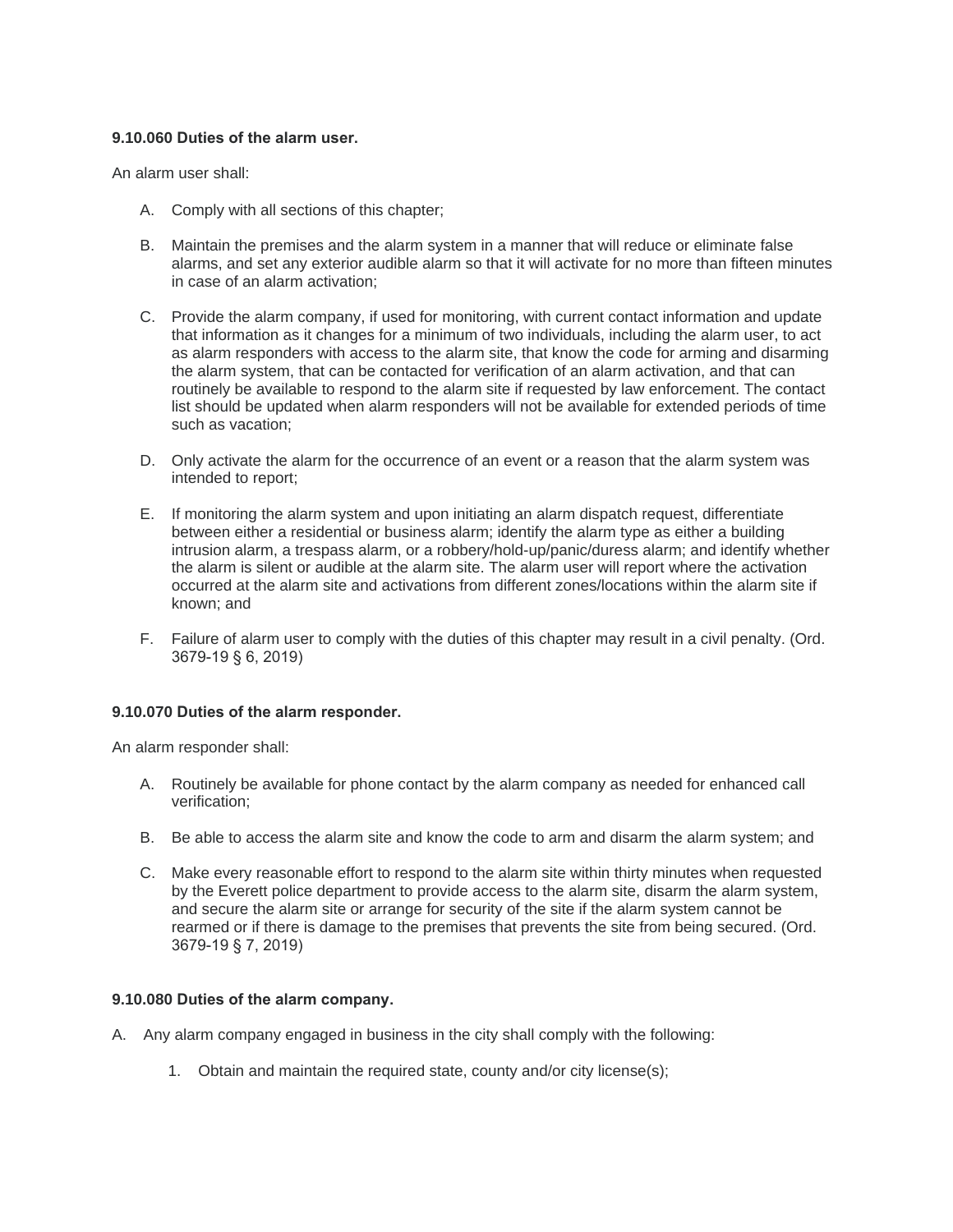- 2. Supply each of their alarm users for which they are licensed to provide alarm monitoring service pursuant to this chapter with copies of all current ordinances pertaining to alarms and a copy of the licensee's policies and practices with respect to billing an alarm user for any violation penalty fees established by this chapter of the Everett Municipal Code;
- 3. Maintain current phone contact information for the alarm user and alarm responders who can be called in an emergency, twenty-four hours a day, who will be requested to respond to the alarm site immediately if necessary;
- 4. Upon direction of the alarm administrator, utilize the National Law Enforcement Telecommunications System (NLETS) Automated Secure Alarm Protocol (ASAP) to electronically transmit alarm dispatch requests, alarm updates, and alarm cancellations between the alarm company and the police 911 emergency call center; and
- 5. In the case of an alarm company providing monitoring service, the alarm company will, at the direction of the alarm administrator:
	- a. Act as the alarm manager for the alarm user accounts the alarm company monitors and to pay to the city within thirty days all fees that are due for violation penalties under this chapter for those accounts when notified by the city that those fees are due; and
	- b. Upon payment of the annual alarm company operator license fee, provide the city a list of all monitored alarm sites in the city in a format specified by the alarm administrator, to include the name and mailing address of the alarm user, alarm site address, and type of alarm at the alarm site (residential or business; intrusion, trespass, panic, duress, holdup and/or robbery; silent or audible), and further to provide monthly updates to the alarm administrator noting the alarm sites added and deleted.
- B. Ninety days after the effective date of the ordinance codified in this chapter, alarm companies shall, on all new and upgraded installations:
	- 1. Use only alarm control panels which meet current industry standards;
	- 2. Eliminate the use of duress codes that add a single digit to a normal alarm code. Duress codes, if programmed, must be a separate code that is unique and does not resemble any normal alarm code;
	- 3. Eliminate the use of single action and/or non-recessed holdup alarm and robbery alarm activation buttons; and
	- 4. Disable use of any automatic voice dialers that call the police 911 emergency call centers and play messages requesting a response to an alarm activation.
- C. Prior to activation of the alarm system, the alarm company must provide:
	- 1. Written and oral instructions to the alarm user explaining the proper operation of the alarm system, to include turning the system on and off and how to avoid false alarms; and
	- 2. Written information of how to obtain service from the alarm company for the alarm system.
- D. An alarm company performing monitoring services shall, upon receiving an alarm activation:
	- 1. Use enhanced call verification to attempt to verify a valid alarm before initiating the alarm dispatch request by calling the alarm site, the alarm user, and/or an alarm responder by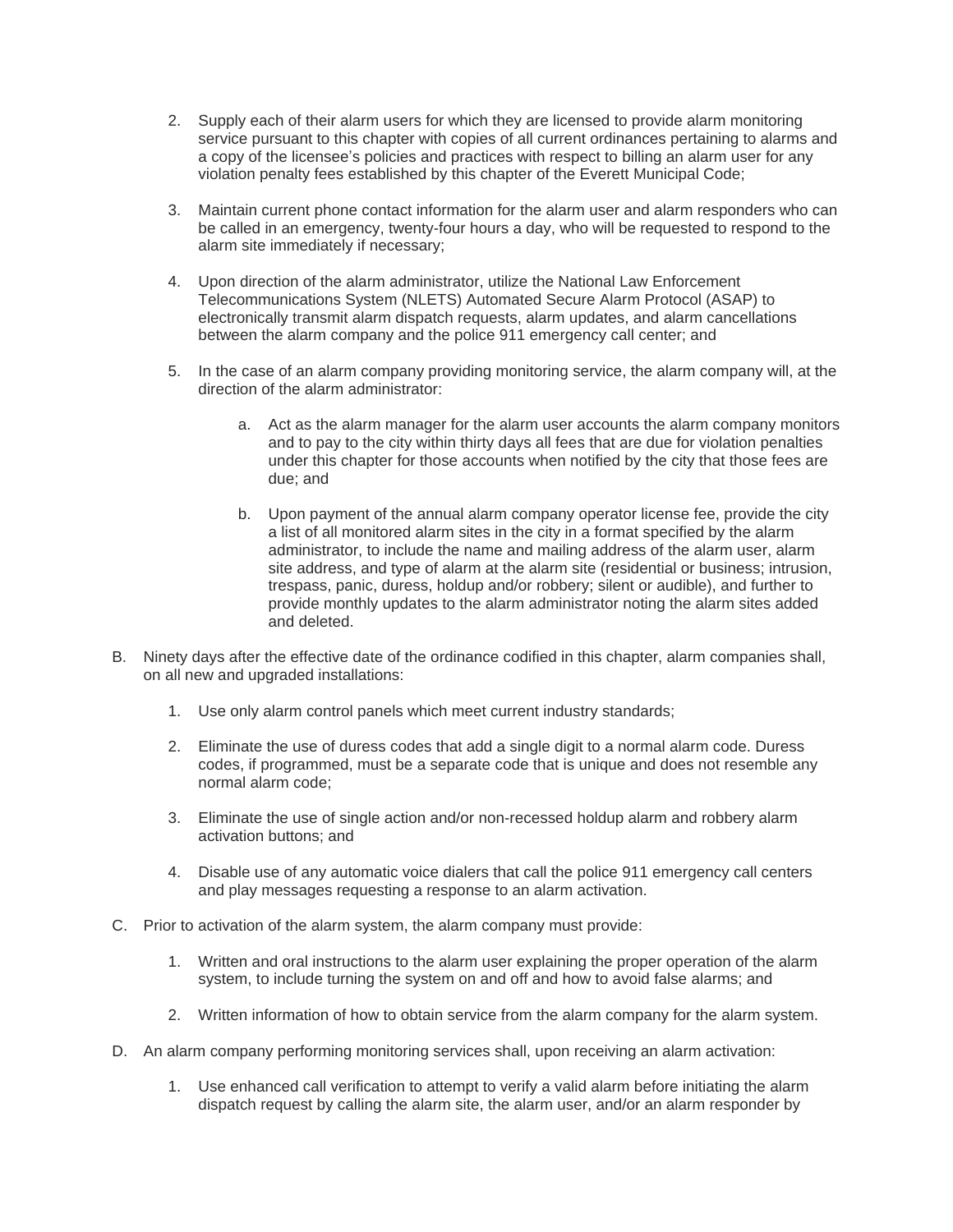telephone. The alarm company, at a minimum, will make a second call to a different number if the first attempted call fails to reach an alarm responder who can properly identify themselves and determine whether the alarm signal requires an alarm dispatch request. Enhanced call verification is not required in the case of a duress alarm, holdup or robbery alarm, panic alarm, or personal alarm activations. Enhanced call verification is also not required when an alarm has been confirmed by actual call verification through audio or video monitoring of the alarm site;

- 2. When initiating an alarm dispatch request, the alarm company must differentiate between either a residential or business alarm; identify the alarm type as either a building intrusion alarm, a trespass alarm, or a robbery/hold-up/panic/duress alarm; and identify whether the alarm is silent or audible at the alarm site;
- 3. Report the alarm site address and communicate any available information about where the activation occurred at the alarm site, how many activations have occurred, any person(s) known to be at the alarm site, and any activations from different zones/locations within the alarm site when they occur;
- 4. Communicate a cancellation to the law enforcement communications center as soon as possible following a determination that a law enforcement response is unnecessary;
- 5. Upon the request of the Everett police department, provide the most current name, address, and telephone number and other available information for the alarm user and provide the most current names and telephone numbers of alarm responders available to immediately respond to the alarm site if necessary;
- 6. Direct the alarm user or alarm responder go to the alarm site if requested by law enforcement, communicate to law enforcement if the alarm company is aware that the alarm user or alarm responder is self-dispatching to the alarm site, and provide a name, description, and an estimated time of arrival for any alarm user or alarm responder going to the alarm site; and
- 7. Within twenty-four hours of an alarm dispatch request, the alarm company will notify the alarm user by mail, fax, or electronic means of the alarm dispatch request.
- E. Maintain for a period of at least one year from the date of any alarm dispatch request all records relating to the request to include the alarm user name, address, phone number, date and time(s) of alarm zones activated, specific alarm zone(s) activated, and attempted enhanced call verification contacts. The alarm administrator may request copies of such records for individually named alarm users. If the request is made within sixty days of an alarm dispatch request, the alarm company shall furnish requested records within three business days of receiving the request. If the records are requested between sixty days to one year after an alarm dispatch request, the alarm company shall furnish the requested records within thirty days of receiving the request.
- F. All alarm companies licensed pursuant to this chapter shall notify each of their alarm users for which they are licensed to provide alarm monitoring service pursuant to this chapter of the revocation or suspension of any license issued by the city. The notice shall be in writing and shall be mailed to all alarm users no later than the tenth calendar day following such suspension or revocation.
- G. Failure of an alarm company to comply with the duties under this chapter may result in a civil penalty. (Ord. 3679-19 § 8, 2019)

# **9.10.090 Violations.**

A. It shall be a violation of this chapter for an alarm user to: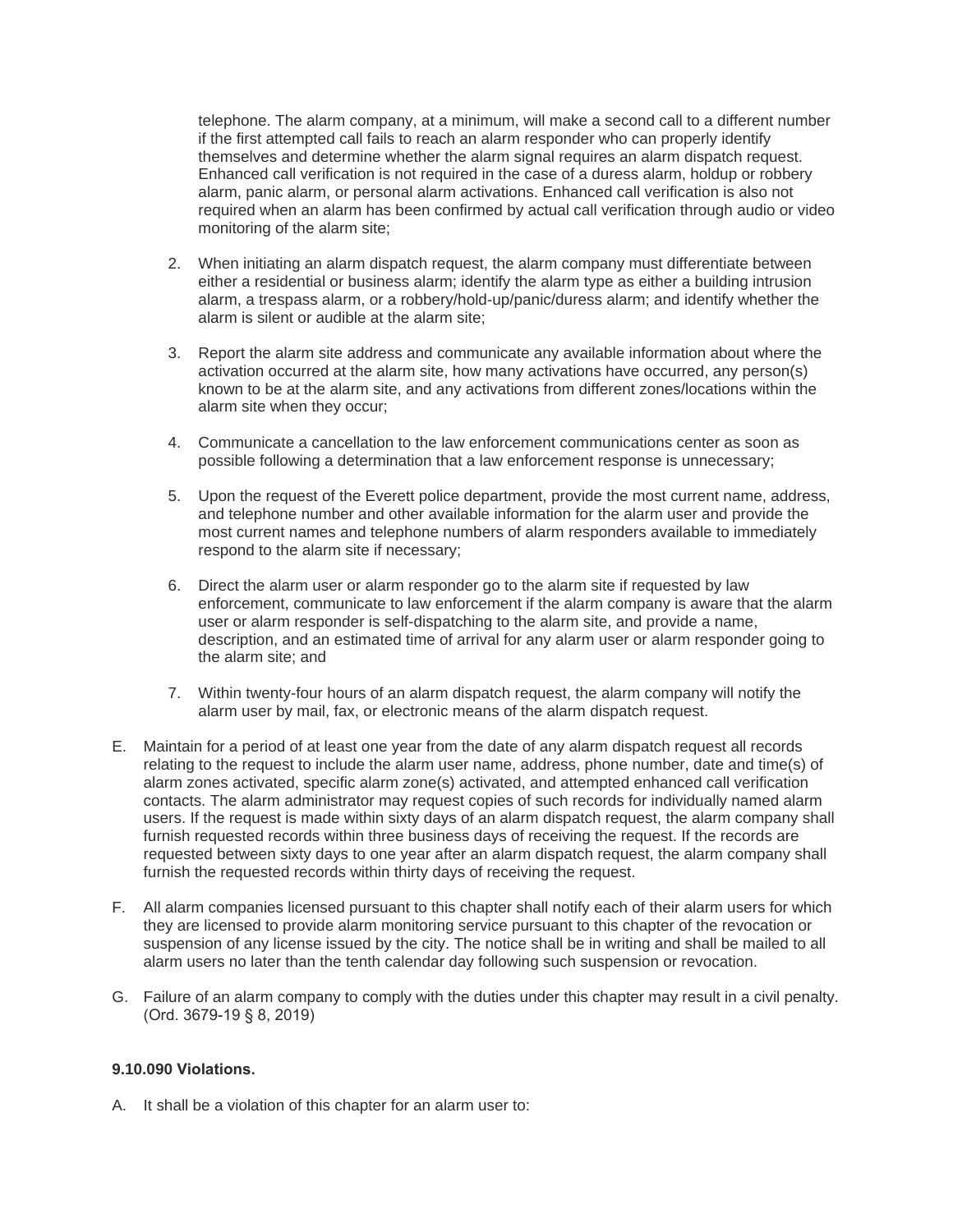- 1. Have a false alarm occur on the alarm user's property;
- 2. Install, maintain, or use an audible alarm system which can sound continually for more than fifteen minutes;
- 3. Install, maintain, or use an automatic dial protection device that reports, or causes to be reported, any recorded message to the Everett police department or the police 911 emergency call center;
- 4. Fail to comply with any other requirement of this chapter applicable to alarm users.
- B. The alarm user and alarm company, if acting as the alarm manager, will be jointly responsible for violations under this chapter whether or not s/he or it individually caused the violation to occur.
- C. It shall be a violation of this chapter for an alarm company to violate any requirements of this chapter applicable to said companies.
- D. It shall be a violation of this chapter for an alarm user or alarm company making an alarm dispatch request to fail to identify and differentiate a trespass alarm from any other type of alarm activation such as a building intrusion alarm activation or a robbery/hold-up/panic/duress activation. (Ord. 3679- 19 § 9, 2019)

# **9.10.100 Enforcement—Penalties.**

- A. False Alarms. Civil penalties for false alarms may be assessed against violators for any false alarms occurring in a twelve-month period as follows:
	- 1. First false panic/duress/robbery/holdup/silent alarm: two hundred dollars;
	- 2. Each subsequent false panic/duress/robbery/holdup/silent alarm: two hundred dollars;
	- 3. First false alarm, other alarms: one hundred dollars;
	- 4. Each subsequent alarm, other alarms: one hundred dollars.
- B. Other Civil Penalty(ies). Any other violations of this chapter will be enforced through the assessment of civil penalty(ies) in the amount of one hundred dollars per violation against violators, except that the penalty assessed against an alarm company for failure to utilize enhanced call verification when required will be in the amount of two hundred fifty dollars per violation.
- C. Notice of Violation and Civil Penalty(ies)—Notice of Civil Penalties. Violators of this chapter shall be notified in writing of their violation(s) and penalty. The notice of civil penalty shall include the following:
	- 1. The name and address of the person responsible for the violation;
	- 2. The street address or description sufficient for identification of the building, structure, premises, or land upon or within which the alarm violation has occurred or is occurring;
	- 3. A description of the violation and a reference to the provision(s) of the city regulation which has been violated;
	- 4. The required penalty amount due, the manner and means of payment, and a demand that the penalty must be paid within thirty days of service of the notice after which the city may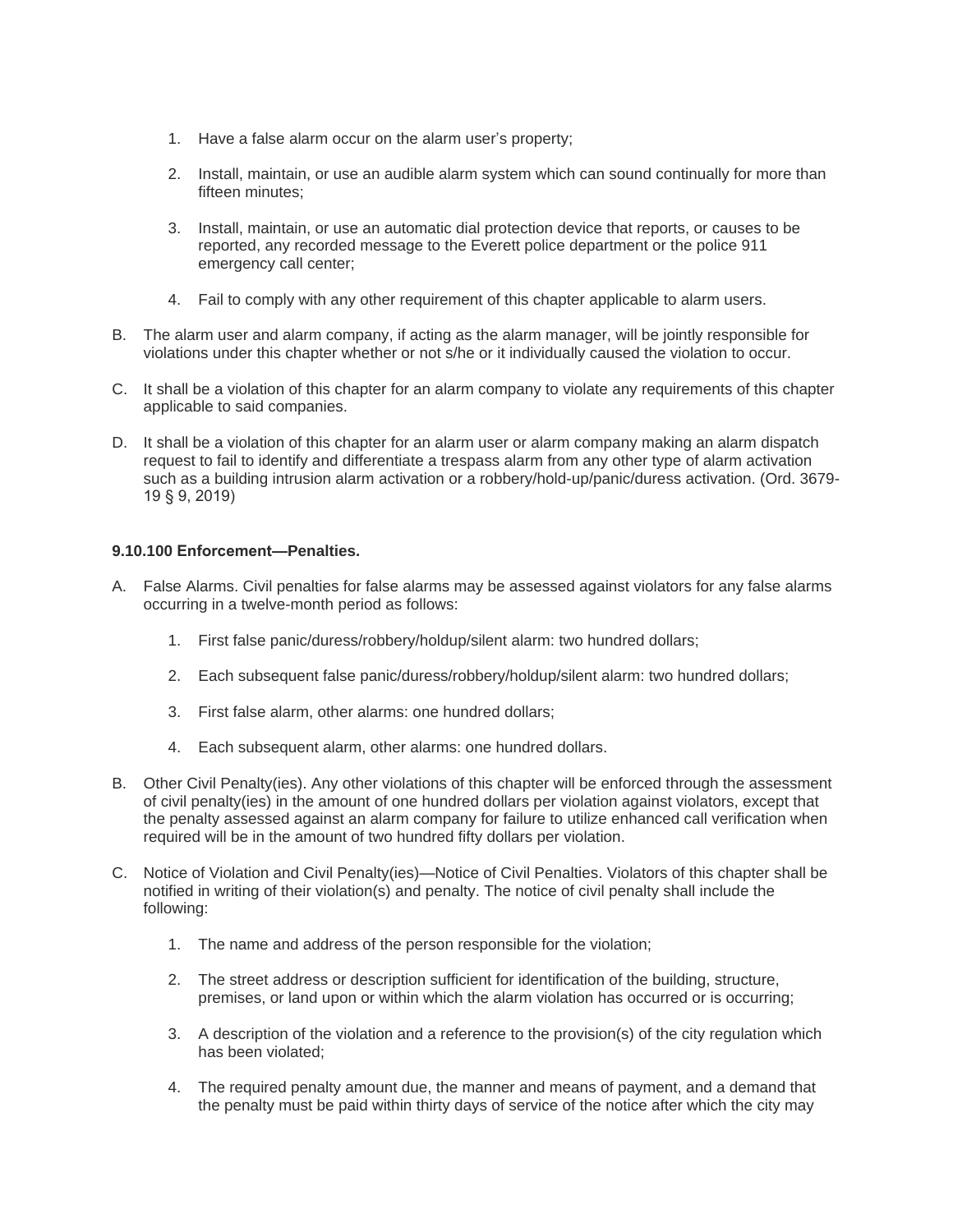seek collection of funds (including the costs of collection) unless the violator requests an internal review or subsequent to an internal review, files an appeal;

- 5. The monetary penalty constitutes a personal obligation of the violator;
- 6. The right to ask for internal review of the notice of civil penalty or request a fee waiver to the Everett police department's alarm officer within fifteen days after the date of notice of civil penalty(ies) as described in subsection G of this section; and
- 7. The right to file an appeal with the city's violations hearing examiner within fifteen days of the date of the department alarm officer's written final determination of the internal review/request for fee waiver.
- D. Service of Notice. The notice of civil penalty(ies) can be served by sending it to the address of the alarm site or, in the case of an alarm system monitored by an alarm company licensed to provide alarm monitoring service for the alarm site, to the address of the alarm company and to the mailing address provided by the alarm company for the alarm user. The notice(s) shall be sent by first class mail. Alternatively, the notice of civil penalty can be personally served on the violator(s). Proof of service shall be made by a written declaration under penalty of perjury executed by the person effecting the service.
- E. Discontinuance of Law Enforcement Response. The chief of police, or designee, may in his/her discretion discontinue police responses to alarm signals from what appears to be a runaway alarm, or from an alarm site that has accrued six or more false alarms in the past year, or from the alarm site(s) of an alarm user or alarm company that has failed to make payment of any civil penalty(ies) assessed under this chapter as required until payment is received, or an alarm company that has failed to pay annual license fees.
- F. Civil Noncriminal Violation. A violation of any of the provisions of this chapter shall be a civil violation and shall not constitute a misdemeanor.
- G. Internal Review of Notice of Civil Penalties or Request for Waiver of False Alarm Fee.
	- 1. If the violator believes the violation did not occur and/or where in the interest of justice imposing a fee is not appropriate, the violator may submit a written request for internal review of the notice of civil penalty to the alarm officer within fifteen days of the date of the notice of civil penalty. The request shall state all reasons for disputing the notice of civil penalty and provide a mailing address for further correspondence with the violator.
	- 2. The alarm officer shall consider the information and respond in writing to the violator within fifteen days of receipt of the request stating whether the notice of civil penalty has been withdrawn or upheld and the reasons supporting the decision. If the alarm officer upholds the notice of civil penalty, the alarm officer shall notify the violator:
		- a. Of the right to appeal the notice of violation by requesting a hearing before a hearing examiner within fifteen days of the date of the alarm officer's decision as provided in this section;
		- b. That the notice of appeal shall explain the reasons supporting the appeal;
		- c. Of the obligation to pay the civil penalty within thirty days of the alarm officer's written decision if no appeal is filed; and
		- d. The address at which to file the appeal.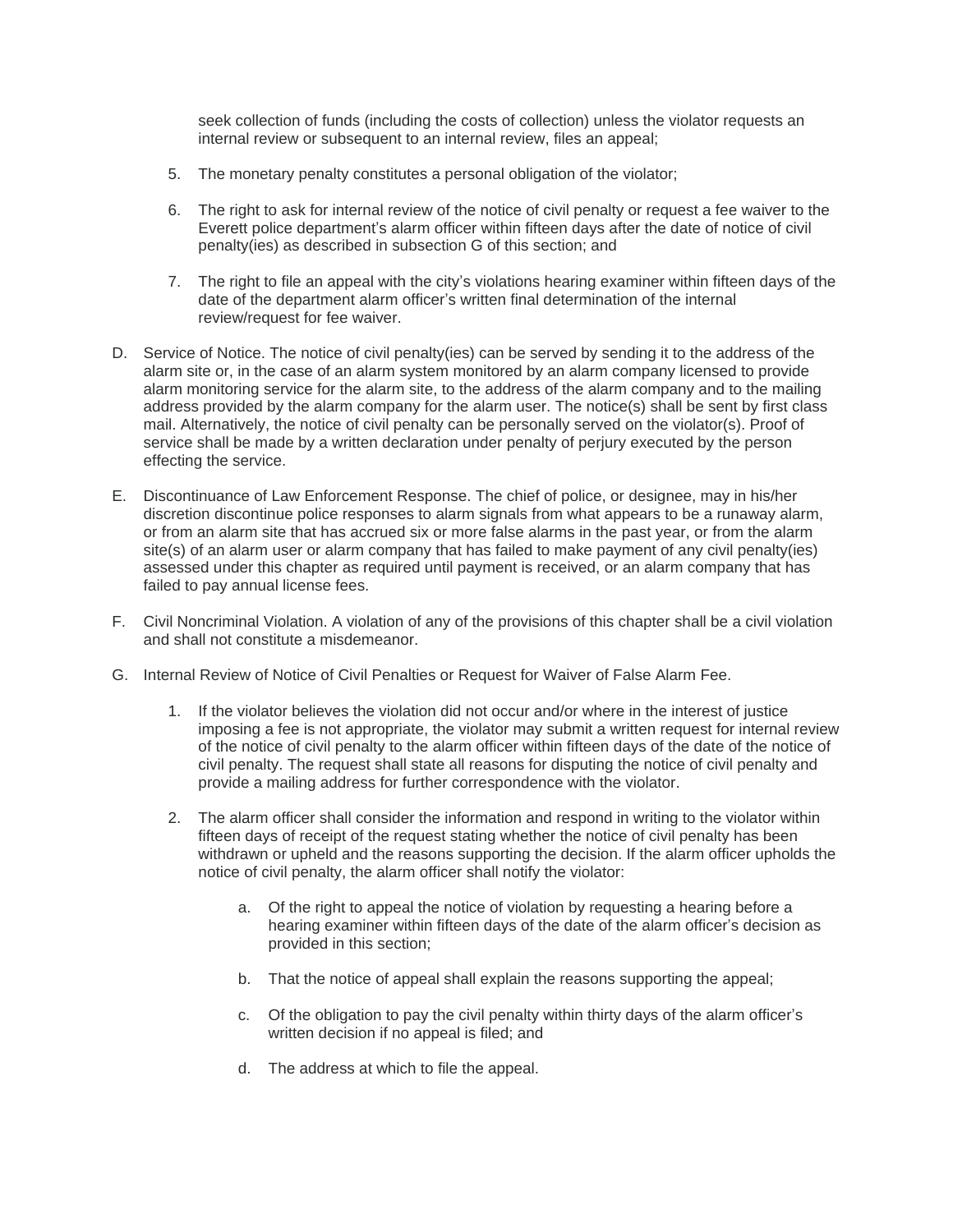- 3. The city will send the alarm officer's decision to the violator at the address provided by the violator with the written request for internal review.
- H. Monetary Penalty. The monetary penalty must be paid to the city in the manner designated in the notice of penalty. In the case of an alarm system monitored by an alarm company licensed to provide alarm monitoring service for the alarm site, at the city's discretion, the monetary penalty will be charged to the alarm company providing the alarm monitoring service. The city attorney or designee is authorized to take appropriate action to collect the monetary penalty. The violator will be responsible for the costs of collection in addition to the monetary penalty. (Ord. 3679-19 § 10, 2019)

# **9.10.110 Appeals.**

- A. Procedure. A violator may, within fifteen days of the date of the department's alarm officer's written final determination of the internal review/request for fee waiver, appeal such final decision by filing an appeal in writing with the city's violations hearing examiner. The violator shall be notified of the date, time and place of the hearing within ten days from the date of the notice of appeal. The hearing examiner shall conduct a hearing on the notice of civil penalty in accordance with the provision of Chapter [1.20](https://www.codepublishing.com/WA/Everett/#!/Everett01/Everett0120.html#1.20) EMC (Enforcement Procedures) and the hearing examiner rules of procedure. To the extent a provision of Chapter [1.20](https://www.codepublishing.com/WA/Everett/#!/Everett01/Everett0120.html#1.20) EMC or the hearing examiner rules of procedure conflict with a provision of this chapter, this chapter will control. The chief of police or designee and the violator to whom the notice of civil penalty was directed may participate as parties in the hearing. The city shall have the burden of proof to show by a preponderance of the evidence that there was a violation under this chapter and that the penalty is reasonable. Copies of police reports, dispatch logs, and alarm company alarm response request records shall be admissible in such actions.
- B. Decision of Hearing Examiner.
	- 1. The hearing examiner shall affirm, vacate, or modify the city's decisions regarding the alleged violation and penalty and mail a copy of the decision to the violator and to the chief of police.
	- 2. The hearing examiner shall issue an order to the violator for the violation which contains the following information:
		- a. The decision regarding the alleged violation including findings of fact and conclusions based thereon in support of the decision;
		- b. The monetary penalty assessed; and
		- c. The date and time by which the penalty shall be completed or paid and the manner and means of payment after which the city may seek collection of funds.
- C. Failure to Appear. If the violator to whom the notice of civil penalty was issued fails to appear at the scheduled hearing, the hearing examiner will enter an order finding the violation as stated in the notice of civil penalty, and ordering the appropriate monetary penalty. The city will carry out the hearing examiner's order and recover the monetary penalty.
- D. Appeal to Superior Court. An appeal of the decision of the hearing examiner must be filed with superior court within twenty calendar days from the date the hearing examiner's decision was mailed to the violator to whom the notice of civil penalty was directed, or is thereafter barred.
- E. Collection of Monetary Penalty. The monetary penalty constitutes a personal obligation of the violators to whom the notice of civil violation is directed. Any monetary penalty assessed must be paid to the city within thirty calendar days from the date of mailing of the hearing examiner's decision or a